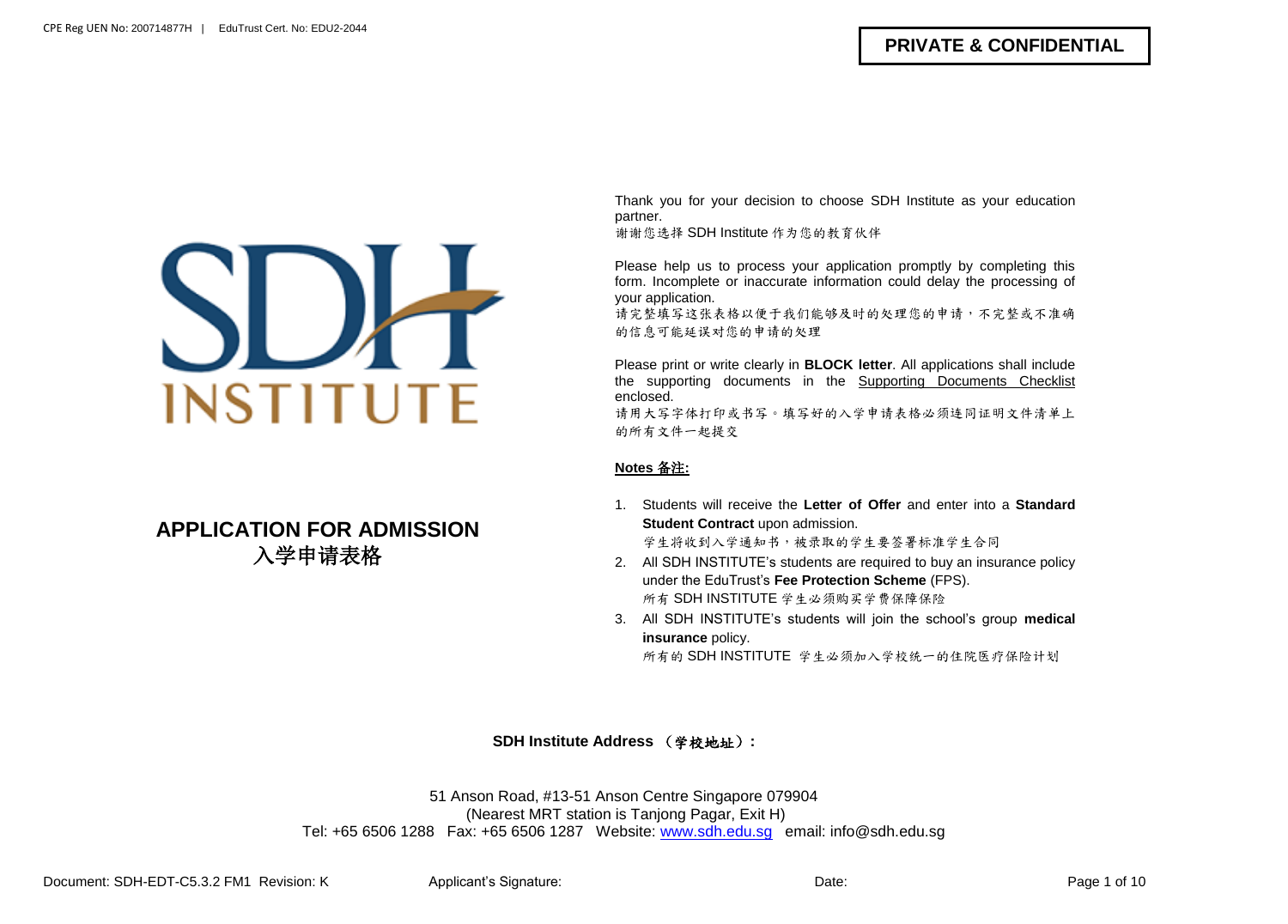# **COURSE APPLICATION FORM** 课程申请表格

#### **ALL information declared by the applicant is strictly confidential and it will be used solely for school purpose ONLY.** 请清楚填写每项资料,不可有任何空缺.(**All** the spaces in this form must be filled in. There should be no blank spaces. Print/Write in **BLOCK**)

# **PART A – PARTICULARS OF APPLICANT \***申请者资料

| <b>Full-Name as in</b><br>NRIC/Passport<br>(underline surname)<br>*申请者姓名 |                                                                                                                                                   | <b>Student Name</b><br>(in Native Language)<br>学生姓名                 |                                                  | Gender<br>*性别                                      |  |
|--------------------------------------------------------------------------|---------------------------------------------------------------------------------------------------------------------------------------------------|---------------------------------------------------------------------|--------------------------------------------------|----------------------------------------------------|--|
| Passport/NRIC No.<br>*护照号码                                               |                                                                                                                                                   | Nationality<br>*国籍                                                  |                                                  | Race<br>*种族                                        |  |
| Date of Birth<br>(DD/MM/YY)<br>*出生日期                                     |                                                                                                                                                   | <b>Country of Birth</b><br>*出生国家<br>Province/State of Birth<br>*出生地 |                                                  | Birth Certificate No.<br>出生证号码                     |  |
| Type of Pass /<br>工作签证类别<br>*if applicable                               |                                                                                                                                                   | Expiry Date of the<br>Pass /<br>签证有效期限 (DD/MM/YY)                   |                                                  | Foreign Identification<br>No (FIN)<br>身份证号码        |  |
| Country & Place of<br>Issue (Passport)<br>"颁发护照国家&护照签<br>发地点             |                                                                                                                                                   | Issue Date (Passport)<br>(DD/MM/YY)<br>*护照有效日期                      |                                                  | Expiry Date (Passport)<br>(DD/MM/YY)<br>*护照失效日期    |  |
| Occupation<br>职业                                                         |                                                                                                                                                   | <b>Marital Status</b><br>*婚姻状况                                      |                                                  | Religion<br>*宗教信仰                                  |  |
| Home Country<br>Address *原国家住址                                           |                                                                                                                                                   |                                                                     |                                                  | E-mail Address<br>*电子邮箱                            |  |
| Singapore Address<br>*新加坡住址                                              |                                                                                                                                                   |                                                                     |                                                  | Contact No.<br>(Home Country & Singapore)<br>*联系电话 |  |
| <b>Course Title</b><br>*报读课程                                             | Preparatory □ Certificate □ Diploma □ Advanced Diploma □ Others 其他<br>预备班<br>证书课程<br>大专课程<br>□ Master Degree<br>□ Bachelor Degree<br>硕士课程<br>学士课程 | 高级大专课程                                                              |                                                  | <b>Commencing Intake</b><br>*入学时间                  |  |
|                                                                          | Course Title 课程名称:                                                                                                                                |                                                                     | Session:<br>□ Full-Time □ Part-Time<br>全日制<br>业余 | <b>Start of Class</b><br>*开课日期                     |  |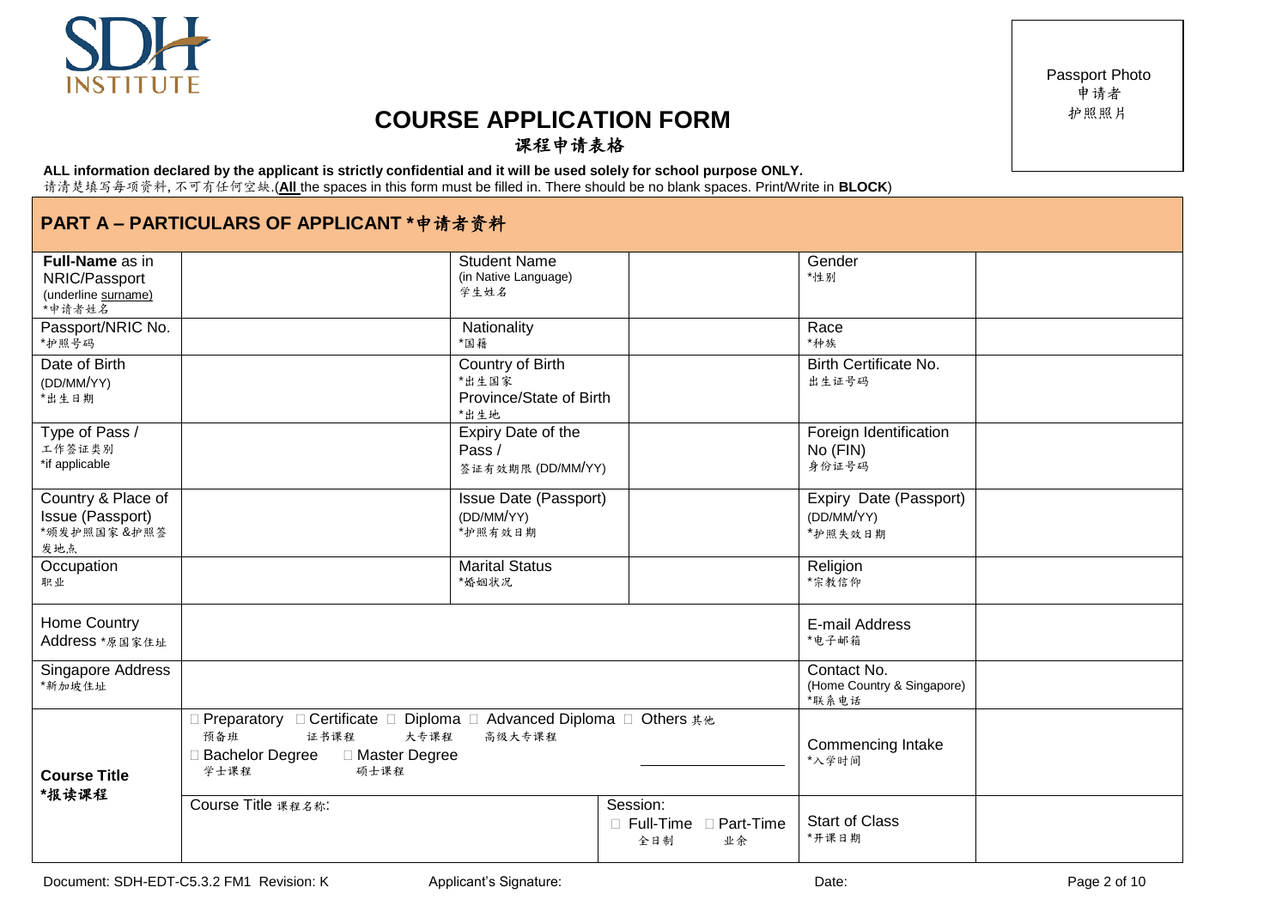| List of Countries in which applicant has resided for one year or more during the last 5 years (starting from latest residential address) |                   |                                        |  |                         |  |  |
|------------------------------------------------------------------------------------------------------------------------------------------|-------------------|----------------------------------------|--|-------------------------|--|--|
| 列出过去5年居住超过1年的国家和地址                                                                                                                       |                   |                                        |  |                         |  |  |
| Country/Place 国家:                                                                                                                        | Address 地址:       |                                        |  |                         |  |  |
|                                                                                                                                          |                   |                                        |  |                         |  |  |
|                                                                                                                                          |                   |                                        |  |                         |  |  |
|                                                                                                                                          |                   |                                        |  |                         |  |  |
|                                                                                                                                          |                   |                                        |  |                         |  |  |
| Period of Stay 居住期间: from 从___________________(mm/yy) (月/年) to 至 _____________________(mm/yy) (月/年)                                      |                   |                                        |  |                         |  |  |
|                                                                                                                                          |                   |                                        |  |                         |  |  |
| Have you ever been refused entry into or deported from any country, including Singapore? 你是否曾经被拒绝进入或离开任何国家?                              |                   |                                        |  | $\Box$ No<br>$\Box$ Yes |  |  |
| Have you ever been convicted in a court of law in any country, including Singapore? 你是否曾在任何国家犯法庭判罪?                                      |                   |                                        |  | $\Box$ Yes<br>$\Box$ No |  |  |
| Have you ever been prohibited from entering Singapore? 你是否曾被拒绝进入新加坡?                                                                     |                   |                                        |  | $\Box$ Yes<br>$\Box$ No |  |  |
| Have you ever entered Singapore using a different Passport or Name? 你是否用过其他的护照或姓名进入新加坡?                                                  |                   |                                        |  | $\Box$ Yes<br>$\Box$ No |  |  |
| If any of the answers is "Yes", give details below: 问题 1-4 如回答'是', 请注明详细情况                                                               |                   |                                        |  |                         |  |  |
|                                                                                                                                          |                   |                                        |  |                         |  |  |
|                                                                                                                                          |                   |                                        |  |                         |  |  |
|                                                                                                                                          |                   |                                        |  |                         |  |  |
|                                                                                                                                          |                   |                                        |  |                         |  |  |
|                                                                                                                                          |                   |                                        |  |                         |  |  |
|                                                                                                                                          |                   |                                        |  |                         |  |  |
| Declaration by Local Sponsor 本地担保<br>□ Local Sponsor(individual) 本地担保人<br>□ Self-sponsor 个人                                              |                   |                                        |  |                         |  |  |
| □ Local Sponsor (school)学校                                                                                                               |                   |                                        |  |                         |  |  |
| For application sponsored by an individual only.                                                                                         |                   |                                        |  |                         |  |  |
| If sponsored by an individual (Singapore citizen/PR), please provide the photocopy of Local Sponsor's NRIC and complete the following:   |                   |                                        |  |                         |  |  |
| 如由新加坡本地人担保,请提供本地担保人的身份证复印件并填写以下部分                                                                                                        |                   |                                        |  |                         |  |  |
|                                                                                                                                          |                   |                                        |  |                         |  |  |
| $\Box$ Pink $\Box$ Blue<br>*Full Name in BLOCK LETTER 姓名:                                                                                |                   |                                        |  |                         |  |  |
| 身份证号码                                                                                                                                    |                   |                                        |  |                         |  |  |
| *Relationship to Applicant 与申请人的关系:                                                                                                      | *Contact No 联系号码: |                                        |  | *Date of Birth 出身日期:    |  |  |
|                                                                                                                                          |                   | *Gender 性别:<br>□ Male 男 □ Female $\pm$ |  |                         |  |  |
|                                                                                                                                          |                   |                                        |  |                         |  |  |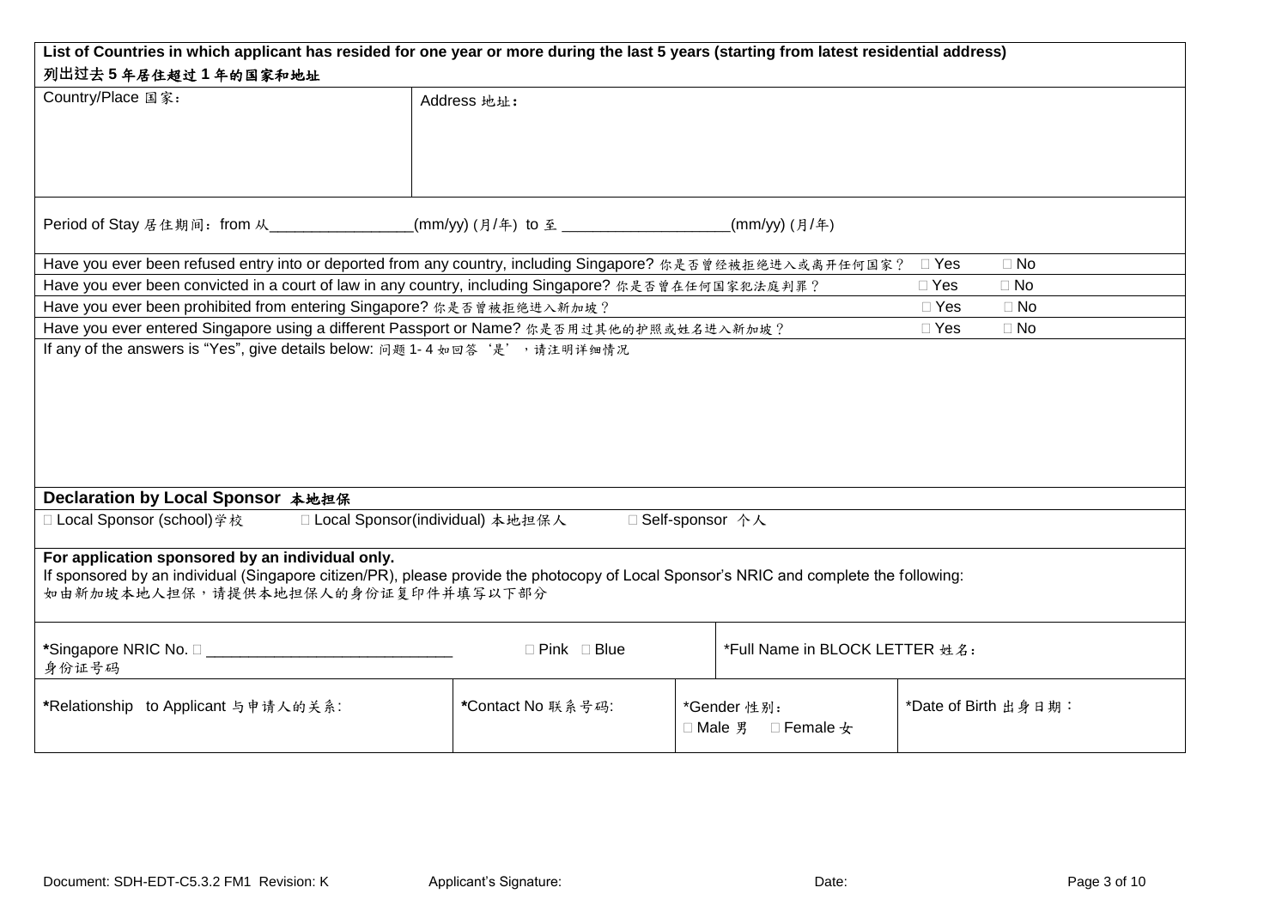|                                      | PART B - PARTICULARS OF NEXT OF KIN * 亲属的基本资料                                                                                                                  |                                                                            |                                        |                   |                                                                      |                  |                                                          |
|--------------------------------------|----------------------------------------------------------------------------------------------------------------------------------------------------------------|----------------------------------------------------------------------------|----------------------------------------|-------------------|----------------------------------------------------------------------|------------------|----------------------------------------------------------|
| Next of Kin                          | <b>Full Name</b><br>姓名                                                                                                                                         | Relationship<br>亲属关系                                                       | Date of Birth<br>(DD/MM/YYYY)<br>出生年月日 | Nationality<br>国籍 | Residential status in<br>Singapore<br>(if PR, please provide Fin No) | Occupation<br>职务 | <b>Contact Details</b><br>(Telephone / Email)<br>联系电话/电邮 |
| <b>Applicant's Parents</b><br>申请者的父母 |                                                                                                                                                                |                                                                            |                                        |                   |                                                                      |                  |                                                          |
|                                      |                                                                                                                                                                |                                                                            |                                        |                   |                                                                      |                  |                                                          |
| Applicant's Spouse<br>申请者的配偶         |                                                                                                                                                                |                                                                            |                                        |                   |                                                                      |                  |                                                          |
| Applicant's Siblings<br>申请者的兄弟姐妹     |                                                                                                                                                                |                                                                            |                                        |                   |                                                                      |                  |                                                          |
|                                      |                                                                                                                                                                |                                                                            |                                        |                   |                                                                      |                  |                                                          |
|                                      |                                                                                                                                                                |                                                                            |                                        |                   |                                                                      |                  |                                                          |
|                                      |                                                                                                                                                                |                                                                            |                                        |                   |                                                                      |                  |                                                          |
|                                      | *If the applicant's parents are Permanent Resident (PR), please provide Marriage Certificate                                                                   |                                                                            |                                        |                   |                                                                      |                  |                                                          |
|                                      | PART C - APPLICANT'S FINANCIAL SUPPORT * 申请者的财务状况 (IF AN ENTRY VISA TO SINGAPORE IS REQUIRED)<br>(Please indicate the amount in respective country's currency) |                                                                            |                                        |                   |                                                                      |                  |                                                          |
|                                      | 过去6个月的平均薪水                                                                                                                                                     |                                                                            |                                        |                   | 过去6个月的平均薪水                                                           |                  |                                                          |
| 申请者                                  | Average monthly income<br>for past 6mths                                                                                                                       |                                                                            |                                        | 配偶 (SPOUSE)       | Average monthly income<br>for past 6mths                             |                  |                                                          |
| (APPLICANT)                          | 银行存款(例如定期存款)<br>Current Saving (eg. Fixed                                                                                                                      |                                                                            |                                        |                   | 银行存款(例如定期存款)<br><b>Current Saving</b>                                |                  |                                                          |
|                                      | Deposit)                                                                                                                                                       |                                                                            |                                        |                   | (eg. Fixed Deposit)                                                  |                  |                                                          |
|                                      | 过去6个月的平均薪水<br>Average monthly income                                                                                                                           |                                                                            |                                        |                   | 过去6个月的平均薪水<br>Average monthly income for                             |                  |                                                          |
| 父 亲 (FATHER)                         | for past 6mths                                                                                                                                                 |                                                                            |                                        | 母亲 (MOTHER)       | past 6mths                                                           |                  |                                                          |
|                                      | 银行存款(例如定期存款)<br><b>Current Saving</b>                                                                                                                          |                                                                            |                                        |                   | 银行存款(例如定期存款)<br><b>Current Saving</b>                                |                  |                                                          |
|                                      | (eg. Fixed Deposit)                                                                                                                                            |                                                                            |                                        |                   | (eg. Fixed Deposit)                                                  |                  |                                                          |
| 其他亲属的经济或财务状况                         | Other financial support from immediate family                                                                                                                  | □ 有 Yes<br>(如有, 请将资料填写在另一张纸) If 'Yes', please details on a separate sheet) | □没有                                    |                   |                                                                      |                  |                                                          |
| members                              |                                                                                                                                                                |                                                                            |                                        |                   |                                                                      |                  |                                                          |

*(If insufficient space, please use a separate sheet of paper 若此表格不够填写空间, 请写在另一 张纸)*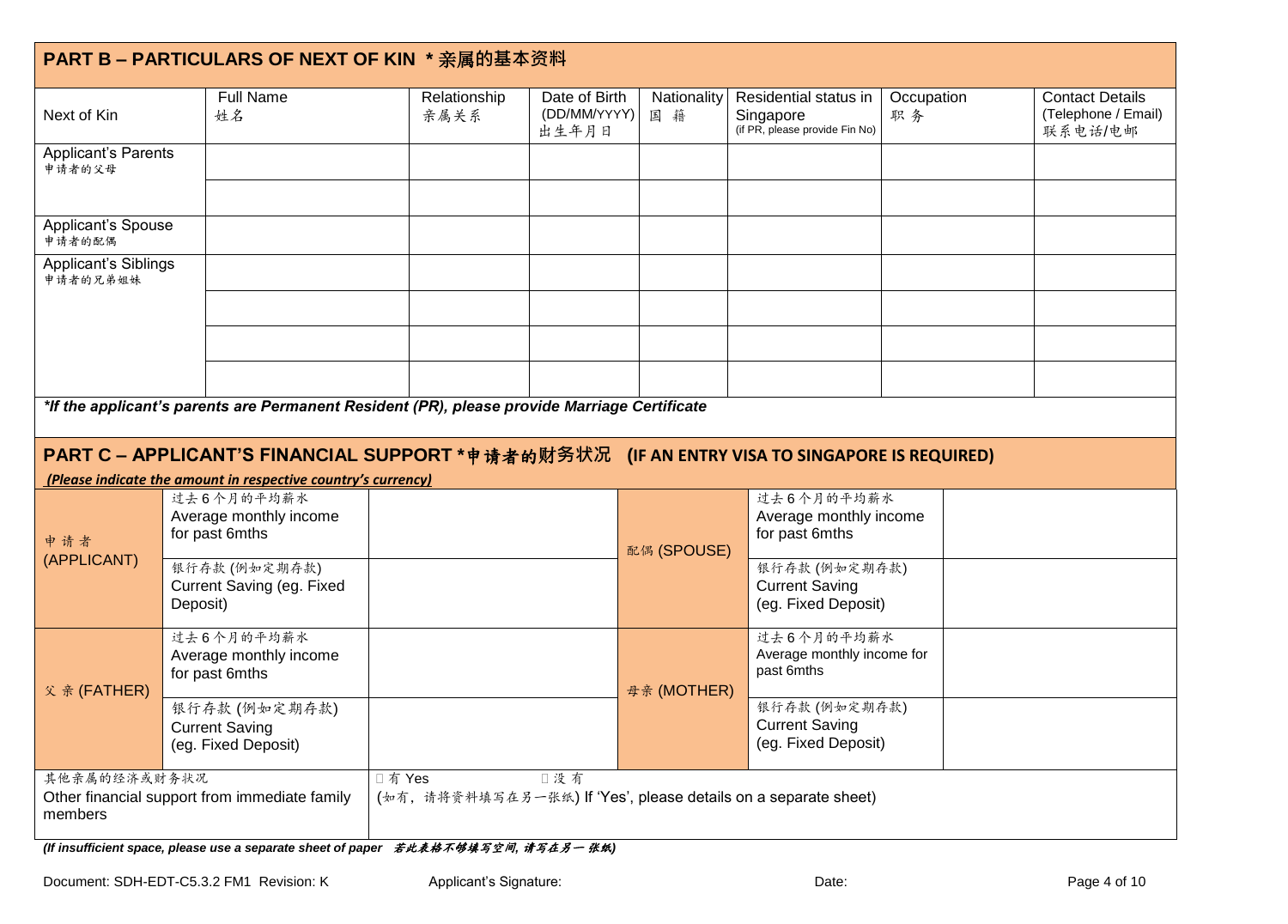| PART D - APPLICANT'S EDUCATIONAL BACKGROUND*申请者的教育背景         |               |                         |                                               |                                             |                     |      |                        |      |                      |
|--------------------------------------------------------------|---------------|-------------------------|-----------------------------------------------|---------------------------------------------|---------------------|------|------------------------|------|----------------------|
| <b>School Name</b><br>学校名称 (中英文)                             | Country<br>国家 | State or Province<br>省份 | Language of<br>Instruction<br>授课语言            | Period of Study<br>(DD/MM/YYYYY)<br>学习的起止时间 |                     | 教育程度 | Qualification          | 文凭编号 | Certificate No.      |
| $\overline{1}$ .                                             |               |                         |                                               |                                             |                     |      |                        |      |                      |
| 2.                                                           |               |                         |                                               |                                             |                     |      |                        |      |                      |
| 3.                                                           |               |                         |                                               |                                             |                     |      |                        |      |                      |
| 4.                                                           |               |                         |                                               |                                             |                     |      |                        |      |                      |
| 5.                                                           |               |                         |                                               |                                             |                     |      |                        |      |                      |
| 6.                                                           |               |                         |                                               |                                             |                     |      |                        |      |                      |
| *Have you obtained a pass in English? 英文是否有及格 □ Yes 是 □ No 否 |               |                         |                                               |                                             |                     |      |                        |      |                      |
| PART E - APPLICANT'S EMPLOYMENT HISTORY *申请者的工作履历            |               |                         |                                               |                                             |                     |      |                        |      |                      |
| Name of Companies<br>公司名称 (中英文)                              | Country<br>国家 |                         | Period of Working<br>(DD/MM/YYYYY)<br>工作的起止时间 |                                             | Position Held<br>职务 |      | Nature of Duties<br>职责 |      | Salary / month<br>月薪 |
| 1.                                                           |               |                         |                                               |                                             |                     |      |                        |      |                      |
| 2.                                                           |               |                         |                                               |                                             |                     |      |                        |      |                      |
| 3.                                                           |               |                         |                                               |                                             |                     |      |                        |      |                      |
| 4.                                                           |               |                         |                                               |                                             |                     |      |                        |      |                      |
| 5.                                                           |               |                         |                                               |                                             |                     |      |                        |      |                      |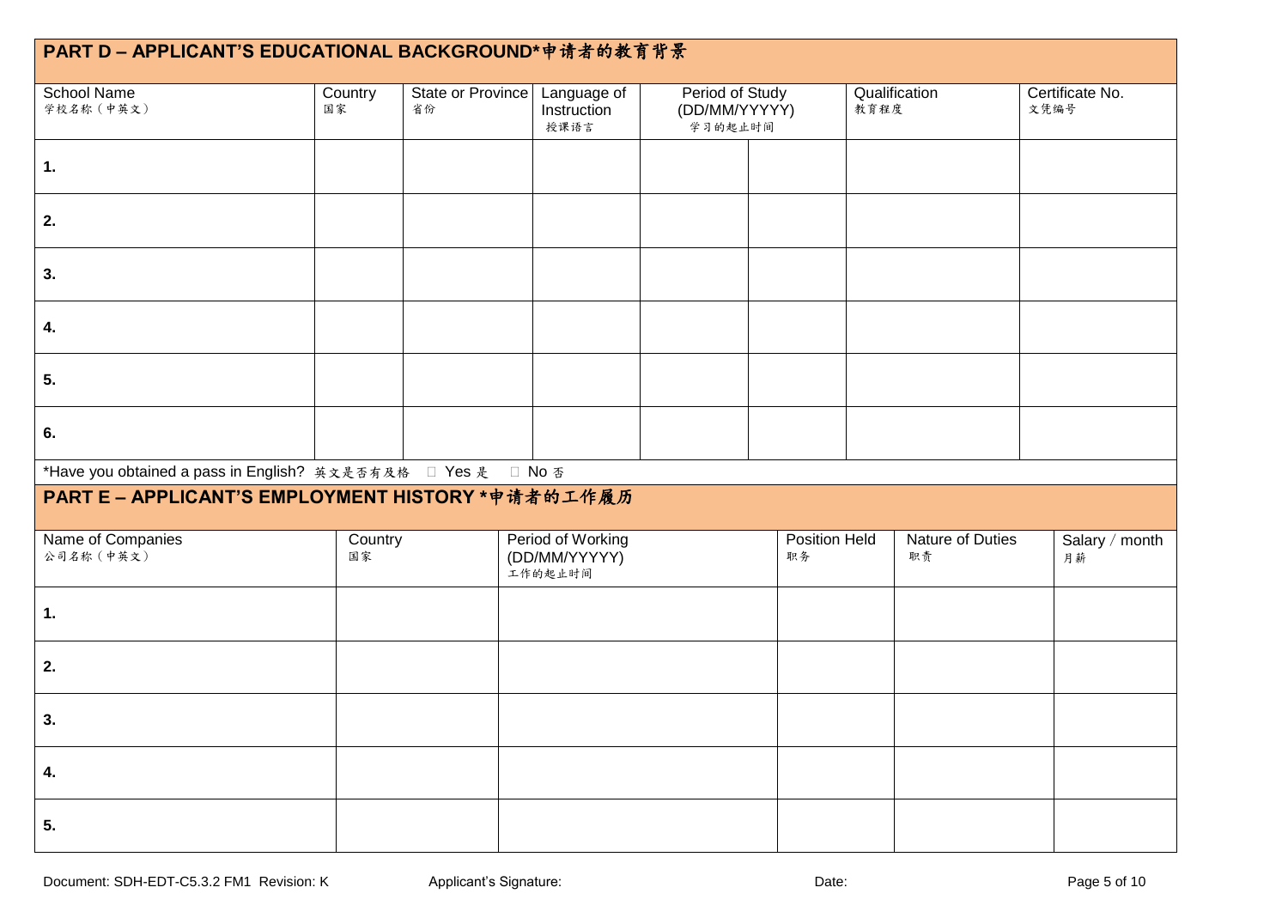## **NOTES TO THE APPLICANT** 入 学 须 知

Students have to abide by the rules and regulations set by the School. 学生必须遵守学校的规章制度

- 1. Before the students register, they should know the period of course, the course outline and the fees. 学生在报名前应了解课程时间,课程概要和相关的费用等.
- *2.* Students are supposed to concentrate on their studies, hand up their work on time and obtain good grades. 学生应以学业为重,按时完成作业,争取好成绩.
- *3.* Students have to be punctual for lessons and obtain at least 90% attendance for International Student and 75% for Local Student. 学生上课不许迟到或早退,出席率必须维持在 90%(国际学 生) 及 75% (本地学生) 以上.
- *4.* Foreign students with student pass are not allowed to work. 法律规定国际学生在新加坡学习期间不许打工.
- 5. Upon completion of the course, without valid reason and approval from the relevant authorities, students must go back to their country at the specified time. Students must surrender their Student Pass and Embarkation Card to the Singapore Immigration within 7 days of cessation of course. Students who violate the law will have his/her security deposit, where applicable, confiscated and deported. 修读期满后,如无其他合法的理由和政府的批准,学生必须在限期内返回原籍地,在课程结束后七天内学生必须通知并将学生准证和入境卡交还新加坡移民厅,违反者将 被没收担保金(如有)和遣送回国.
- 6. During their stay in Singapore, foreign students have to obey the rules and regulations. The School will not be held responsible if the student's students pass application is not renewed or if the student is deported by Immigration. 学生在新加坡学习期间必须遵守移民厅条款和新加坡政府的法律及规定.如果学生的学生准证续签申请被拒绝或学生违犯法律而被遣送回国.学校将不对 此负责.
- 7. Applicant's particulars obtained are solely for the purpose of completing course submission. SDH Institute will ensure that all student's information is kept confidential at all times and shall seek consent from student should his/her particulars be used for other purposes. 学校不会向申请者以外之第三者提供申请人资料.申请人的个人资料只用于课程申请用途.如需要将申请人资 料用于其他用途, 学校将先获得申请人同意之后才使用.

### **APPLICATION FEE** 报名费

Application fee of S\$351\* for International Student and S\$107\* for Local Student is payable upon submission of this application. The Application Fee is non-refundable and non-transferable. 国 际学生报名费是 S\$351\*,本地学生是 S\$107\*,报名费是不退还的.

\*Inclusive Goods and Services Tax (GST) at prevailing rate. 其中包括现行消费税率.

#### **FEE PROTECTION SCHEME (FPS)** 学费保障计划

**ALL students** will be covered by **FPS (Insurance)** for the course fees paid throughout their studies with SDH Institute under Lonpac Insurance Bhd. 所有学生都须加入 Lonpac 保险公司的学费保障 保险计划以保障他们交付给学校的学费.

#### **MEDICAL INSURANCE COVERAGE** 医疗保险

**ALL full-time students** are covered by Group Hospital & Surgical Insurance and Group Personal Accident with **AXA Insurance Pte Limited**. The benefits include: 所有全日制学生都须加入 AXA 保险(新加坡)私人有限公司提供的住院及手术保险和个人意外保险,内容如下:

- 1. Annual limit of S\$20,000 for hospitalization and surgical expenses 每年限额为 S\$20,000 的住院及手术保险和个人意外保险
- 2. B1 Ward Entitlement (in Singapore government/Singaporean Restructured Hospitals) up to the overall maximum limit per policy period. B1 病房(政府和重组后的医院)的住院费至保险计划的最 大限
- 3. 24 hours coverage in Singapore and overseas (if student is involved in school-related activities) 在新加坡及海外 24 小时覆盖(如果学生参与学校有关的活动)
- 4. Accidental Death or Total Permanent Disablement coverage of up to S\$20,000. 意外死亡或永久残障保险金 S\$ 20,000

*\*Students can refer to the "Product Summary – Group SmartCare Executive (Private Education Institution) handout or school website stating the policy's terms and conditions, the claim procedure, any exclusion etc.*欲更详细知道以上保险计划政策的条款,索赔程序,任何排除等事项,学生可以参考的保险计划的产品摘要 及学校网页.

The following Terms and Conditions apply to all students of SDH Institute in Singapore. All fees and monies when mentioned are in Singapore currency. Once signed, these terms and conditions are legally binding under the laws and jurisdiction of the Republic of Singapore. 以上的条款和条件适用于所有在新加坡 SDH Institute 的学生.所有提及的费用都以新加坡货币为计算单位.一旦签署,这 些条款和条件在新加坡共和国具有法律约束力.

Document: SDH-EDT-C5.3.2 FM1 Revision: K Applicant's Signature: Date: Date: Date: Page 6 of 10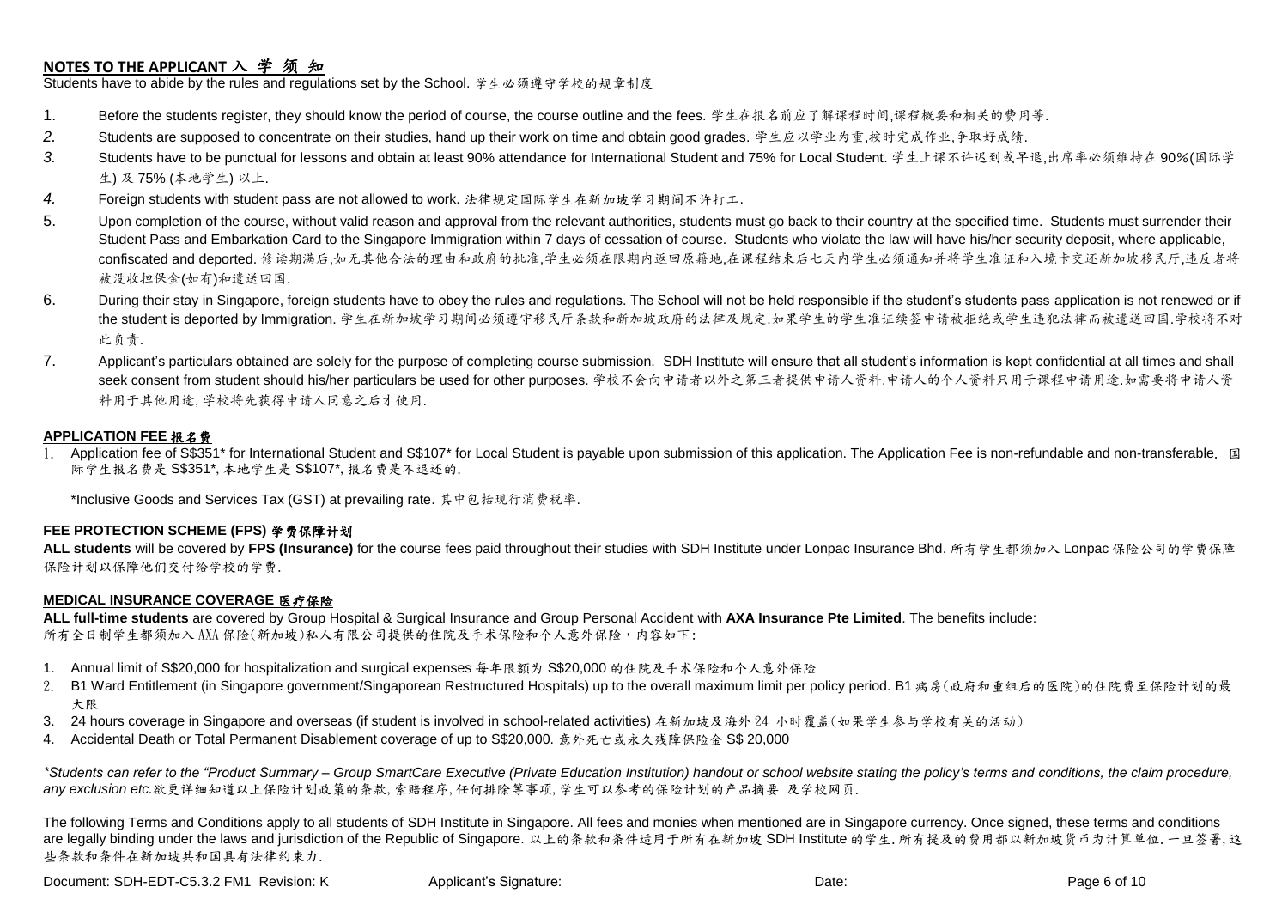#### **TERMS AND CONDITIONS** 条款和条件

#### **1. Admission Policy** 入学政策

Admission to SDH Institute (henceforth known as the School) is opened to all individuals regardless of gender, race, religion or nationality. Selection for admission is based on an overall assessment of the individual's potential. Students with approved admission will be provided with **Letter of Offer** from the School. The School reserves the rights to reject an application and to review a student's progress periodically. The School may, at its discretion, cancel a student's registration for lack of academic progress, failure to honor fees payable or failure to abide by the Rules and Regulations outlined in the **Student Handbook**. The School reserves the right to delay or not to conduct a course if there are insufficient student numbers. SDH Institute (从此称为学校)招收所有个人无论其性别、种族、宗教或国籍. 入学的标准基于个人潜力的整体评价.核准入学的学生将获得由学校提供入学通知书.学校保留权利拒绝申请,并定期检查学生的进步.学生如果缺乏学术进展,未能付清学费或不能遵守学校规章制度,学校可自 行取消学生学籍.如果没有足够的学生,学校有权延迟或不进行课程.

#### **Important Notes**重要声明**:**

- a. All prospective students (both local and international) will enter into a **Standard Student Contract** with our school upon receiving the Letter of Offer and receipt of the **In-Principle Approval (IPA)** of a Student's Pass from the ICA for foreign students. 所有即将进入本校的学生(本地和国际)收到学校的录取通知书后必须签署标准学生合同,国际学生还会收到新加坡移民厅发的学生准证原则上批准信.
- b. The exact amount of course fees, the payment terms, refund policy and information relating to the course will be clearly specified in the Standard Student Contract. 学费的确切金额, 付款条件, 退款政 策和有关的课程讯息将明确规定在标准学生合同中.
- c. All students' particulars obtained are solely for the purpose of completing course submission. SDH INSTITUTE will ensure that all Student Information is kept confidential at all times and will seek consent from students should their particulars be used for other purposes. 申请人的个人资料只用于课程申请用途.SDH INSTITUTE将确保所有学生的资料始终保密.如需要将资料用于其他用途,学校将先 获得学生同意之后才使用.
- d. We undertake to use best efforts to assist the Student if he/she requires a Student's Pass from the ICA. The Student's Pass issued is non-transferable and will expire upon the student ceasing to be our student. 我们承诺尽最大努力协助学生向新加坡移民厅办理学生准证的申请.学生准证是不可转让,学生在SDH INSTITUTE的学习完成后其学生证便到期.
- e. Students must maintain good conduct at all times and must observe the conditions under which the Student Pass is granted by ICA and the law of the Republic of Singapore. Any student found to be in violation of any rules, regulations or law will be subject to appropriate disciplinary action by the relevant authorities. .学生必须在所有时间维持良好的行为,遵守新加坡共和国法律. 如违反任何规则,规 例或法律的学生,有关当局将采取适当的行动.

#### **2. Transfer and Withdrawal Policy** 课程转换和退学政策

#### **Transfer of Program** 课程转换

- a. All requests for transfer to another program offered by the school must be accompanied by a duly completed **"Student Request Form".** 所有课程转换请求学生必须填写完整SDH Institute学生请求表 表格.
- b. Approval of transfer will be granted on a case-by-case basis subject to admissions and program requirements and approval from the school's external education partner. 课程转换的批准将先审核学生 是否符合转换课程的入学要求和(如需要)经过学校的教育合作伙伴的批准后,按照个别个案授予.
- c. Students who are aged 18 years and below, parental/guardian approval is required prior to request for transfer. 18岁或未满18岁的学生,如需转换课程必须经家长或监护人同意.
- d. Students who are under Company's sponsorship, company approval need to be given in writing. 公司赞助的学生,需要提交公司的同意书.
- e. The school will access and process any request for transfer within 4 weeks. 学校办理课程转换手续一般不超过 4 个工作星期.
- f. For more details about the Transfer policy and its procedures, please refer to the student handbook on the School website. 关于转学政策和程序的更多细节,请参考学校网站上的学生手册。

#### **Course Withdrawal** 退学

- a. All requests on withdrawals and refunds are to be accompanied by a duly completed **"Student Withdrawal Form"** and \*parental/guardian approval where applicable. The school shall process the request and refund to the students within 7 working days of the student's written notice according to the Refund Policy applicable to the course. 所有退学退款请求,必须附上填写完整的"学生退学表格" 和家长/监护人的同意书.按照适用于课程的退款政策在7 个工作日内退款给学生.
- b. \*For students under 18 years of age, the school will seek parental/guardian approval prior to processing the request for withdrawal. 未满18岁的学生, 学校会寻求家长/监护人同意后处理退学程序.
- For new commencing students a "cooling-off" period of 7 working days will be given upon signing of the student contract. A student is able to withdraw from the course with a submission of a written notice within these 7 working days, notwithstanding if the course commencement date has passed. The student will be entitled to the maximum refund amount stipulated by in the Standard Student Contract. 新学生在签署学生合同后将有7个工作日冷静期.在这冷静期内, 尽管开课日期已过学生也可以提交书面通知退出课程并有权得到学生合约中规定的最大的退款金额.
- d. The refund of fees shall be in accordance with the Refund Policy as set out in the Standard Student Contract.退款须按照学生合约所载退款政策执行.
- e. The school will access and process any request for withdrawal within 4 weeks. 学校办理课程退学手续一般不超过 4 个工作星期.
- f. For more details about the Withdrawal policy and its procedures, please refer to the student handbook on the School website. 关于退学政策和程序的更多细节,请参考学校网站上的学生手册。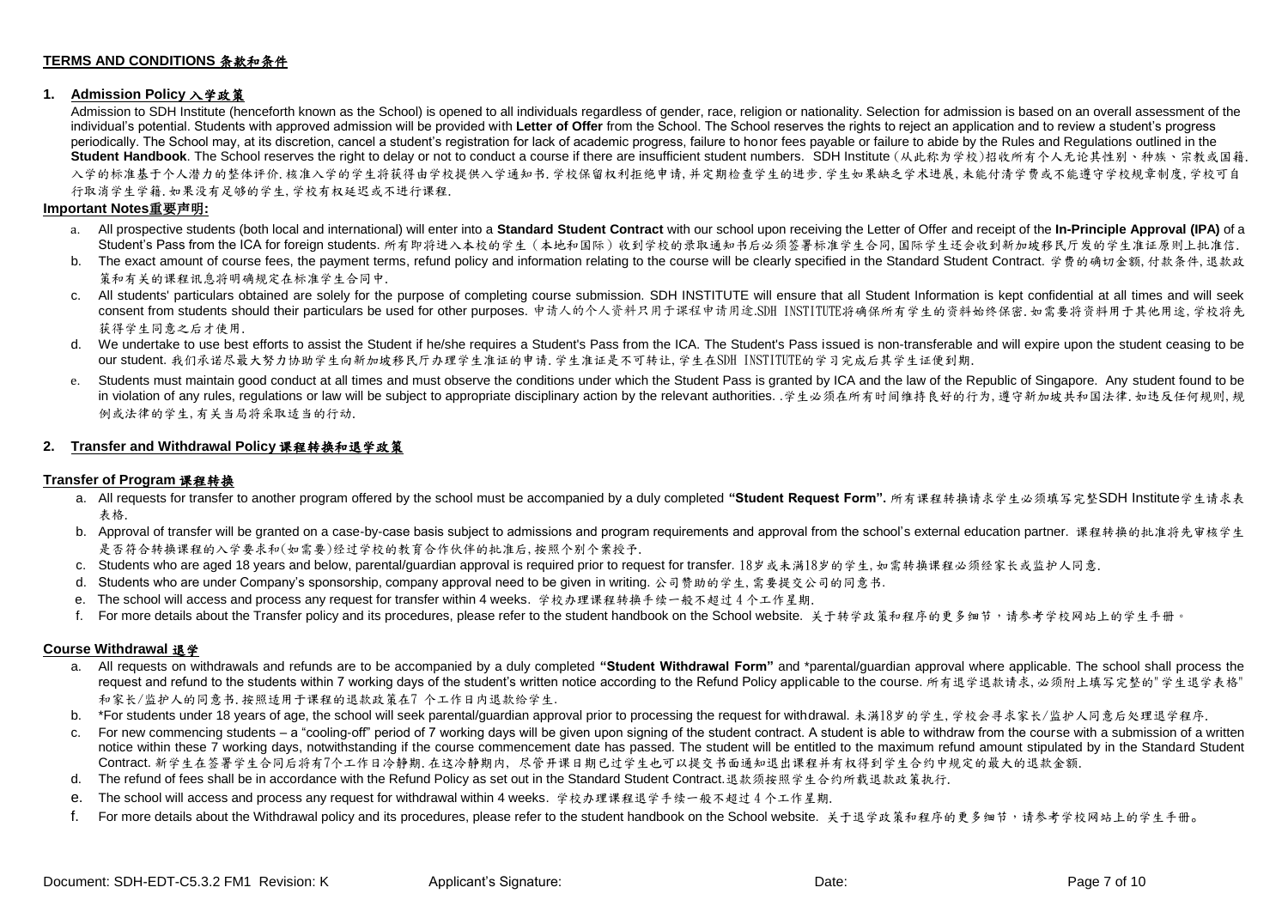## **DECLARATION BY APPLICANT** 申明

#### 本人清楚以上条例,自愿申请报名参加贵院修读有关课程,并遵守贵院的一切规章制度. **I HAVE READ AND UNDERSTOOD THE ABOVE TERMS AND CONDITIONS.**

- 1. I confirm that all the information stated in this application form is true, complete and correct. I understand that my application shall be withdrawn by SDH Institute if the information herein provided proves to be false. 本人确认所填写的所有信息都是真实、完整、正确的.我明白如果所提供的信息不真实有效, 我的申请将被 SDH Institute 撤销.
- 2. I authorise the School to conduct any inquiry / investigation into the above information for authentication purposes. 我授权学校对以上信息进行任何认证核实调查.
- 3. I have been advised by the School and/or its agent on the following which is available on the School website: [http://www.sdh.edu.sg](http://www.sdh.edu.sg/):

学校/代理人已告知以下信息,信息也可在本学的网站 [http://www.sdh.edu.sg](http://www.sdh.edu.sg/) 获得:

- School fees and charges; 学校费用及收费
- Refund policies.退款政策
- 4. I am fully aware that while I am a student of the School I shall abide by all the statutes, by-laws, regulations of the School and other regulatory bodies. 我充分意识到我作为贵校的学生时应当遵循的所 有法规,法律,校规及其他监管机构的监督.
- 5. I confirm that I have received all information on:

本人确认我已经得到有关以下事项的信息:

- Fee Protection Scheme 学费保障计划
- Letter of Offer and SDH Institute's Service Commitment Policies 录取通知书和 SDH Institute 的服务承诺政策
- Medical Insurance (Per calendar year) 住院医疗保险
- Course Entry Requirements 课程入学要求

| Signature of Applicant:<br>申请人签名 | Signature of Parent / Guardian:<br>(If applicant is under 18):<br>家长/监护人签名(如申请人年龄低于18岁) |  |
|----------------------------------|-----------------------------------------------------------------------------------------|--|
| Date<br>日期                       | Date:<br>日期                                                                             |  |
| <b>Authorised Agent:</b><br>仲介代理 | <b>Consultant Name:</b><br>课程顾问姓名                                                       |  |
| Remarks 备注:                      |                                                                                         |  |

### **Official Use Only:**

| <b>Application</b><br><b>Received by</b> | <b>Documents</b><br><b>Verified by</b> | <b>Application approved</b><br>by the School Management |                                     | <b>Letter of Offer</b><br><b>Prepared and Issued by</b> | • Confirmation that IPA,<br><b>Contract, FPS have been</b><br>Completed.<br>• P-File Updated |
|------------------------------------------|----------------------------------------|---------------------------------------------------------|-------------------------------------|---------------------------------------------------------|----------------------------------------------------------------------------------------------|
| Name & Signature                         | Name & Signature                       | Name & Signature                                        | <b>English Proficiency</b><br>Test? | Name & Signature                                        | Name & Signature                                                                             |
| Date                                     | Date                                   | Date                                                    | Yes<br>ـــــا<br>No.<br>U           | Date                                                    | Date                                                                                         |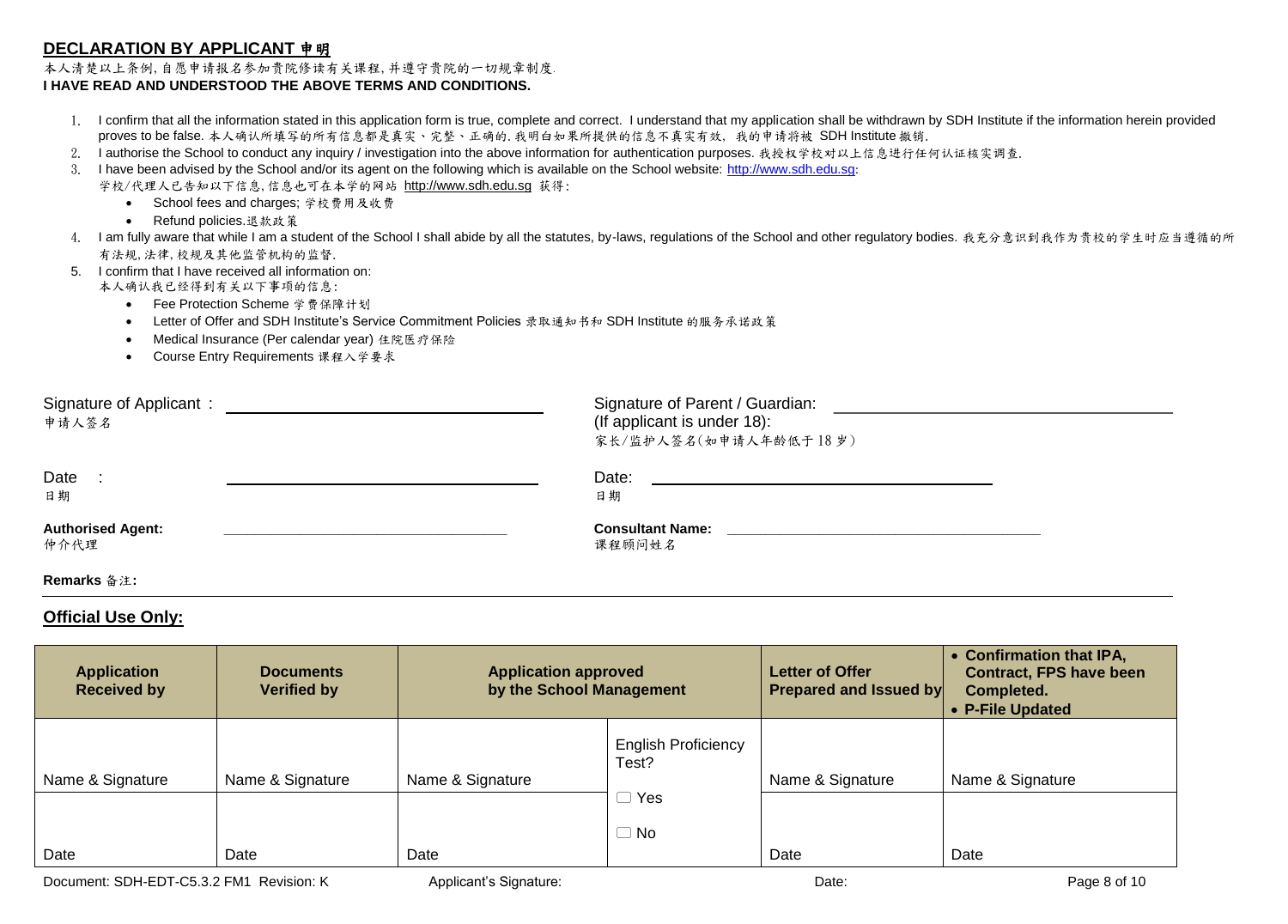# **Supporting Document Checklist**

# For Local Students 本地学生

| 1. | Duly completed and signed SDH Institute's Application Form and Pre-Course Counseling Form 正式完成和签署 SDH INSTITUTE 申请表和课程咨询表                                                                                                                                                                                                                                                                        |
|----|--------------------------------------------------------------------------------------------------------------------------------------------------------------------------------------------------------------------------------------------------------------------------------------------------------------------------------------------------------------------------------------------------|
| 2. | Photocopy of applicant's NRIC/Work Pass 申请人身份证/工作准证复印件                                                                                                                                                                                                                                                                                                                                           |
| 3. | Applicant's education certificates and result transcripts 毕业证书和成绩单的公证书复印件                                                                                                                                                                                                                                                                                                                        |
| 4. | Applicant's updated resume if applicant has worked more than one (1) year 申请者工作简历                                                                                                                                                                                                                                                                                                                |
| 5. | Three (3) copies of applicant's recent passport-sized photographs 申请人护照照片                                                                                                                                                                                                                                                                                                                        |
|    | For International Students 海外学生                                                                                                                                                                                                                                                                                                                                                                  |
| 1. | Duly completed and signed SDH Institute's Application Form and Pre-Course Counseling Form 正式完成和签署 SDH INSTITUTE 申请表和课程咨询表                                                                                                                                                                                                                                                                        |
| 2. | Applicant's Birth Certificate 申请人才出生证明<br>• Notary certificated true copies for both original version and English translation (if they are not in the English Language)<br>公证书复印件一份和英语翻译版一份 (如果公证书不是英文版)                                                                                                                                                                                         |
| 3. | Photocopy of applicant's valid passport (the front and back pages showing the person's particulars and important information)<br>申请人有效的护照照片(前页和后页有个人详细资料和重要信息)以防万一,申请者最好提供护照所有页的复印件                                                                                                                                                                                                              |
| 4. | Applicant's education certificates and result transcripts 毕业证书和成绩单的公证书复印件<br>• Notary certified true copies for both original version and English translation (if they are not in the English language)<br>公证书复印件一份和英语翻译版一份(如果公证书不是英文版)                                                                                                                                                          |
| 5. | Documentary proof of financial ability in the form of bank statement/fixed deposit accounts/saving accounts (for visa-required countries)<br>银行固定存款账户存款证明,办理签证国家的存款账户证明<br>• Minimum S\$30,000 for visa-required countries<br>办理签证国家的存款账户,最少 S\$30,000 (新加坡元)                                                                                                                                    |
| 6. | Applicant and/or parent's letter of employment with English translation (for visa-required countries).<br>申请人或其父母的就职证明 (英文版)<br>• Employment Letter should indicate the following details and should not be issued more than 1 month ago:<br>就职证明的发行日期应该不超过一个月<br>a) Company Name (公司名字)<br>Date of commencement of work (开工日期)<br>b)<br>Designation (职位)<br>C)<br>d)<br>Salary per month (月入薪水) |
| 7. | Five (5) copies of Applicant's recent passport-sized photographs or scanned copy JPEG file size: 400 X 514.<br>申请人近期护照照片,或扫描件,尺寸大小: 400 X 514                                                                                                                                                                                                                                                    |
| 8. | Future Plan after completion of the course. (If the applicant is 25 years old and above.)<br>完成课程后的未来计划书 (如果申请人是 25 岁及以上)                                                                                                                                                                                                                                                                        |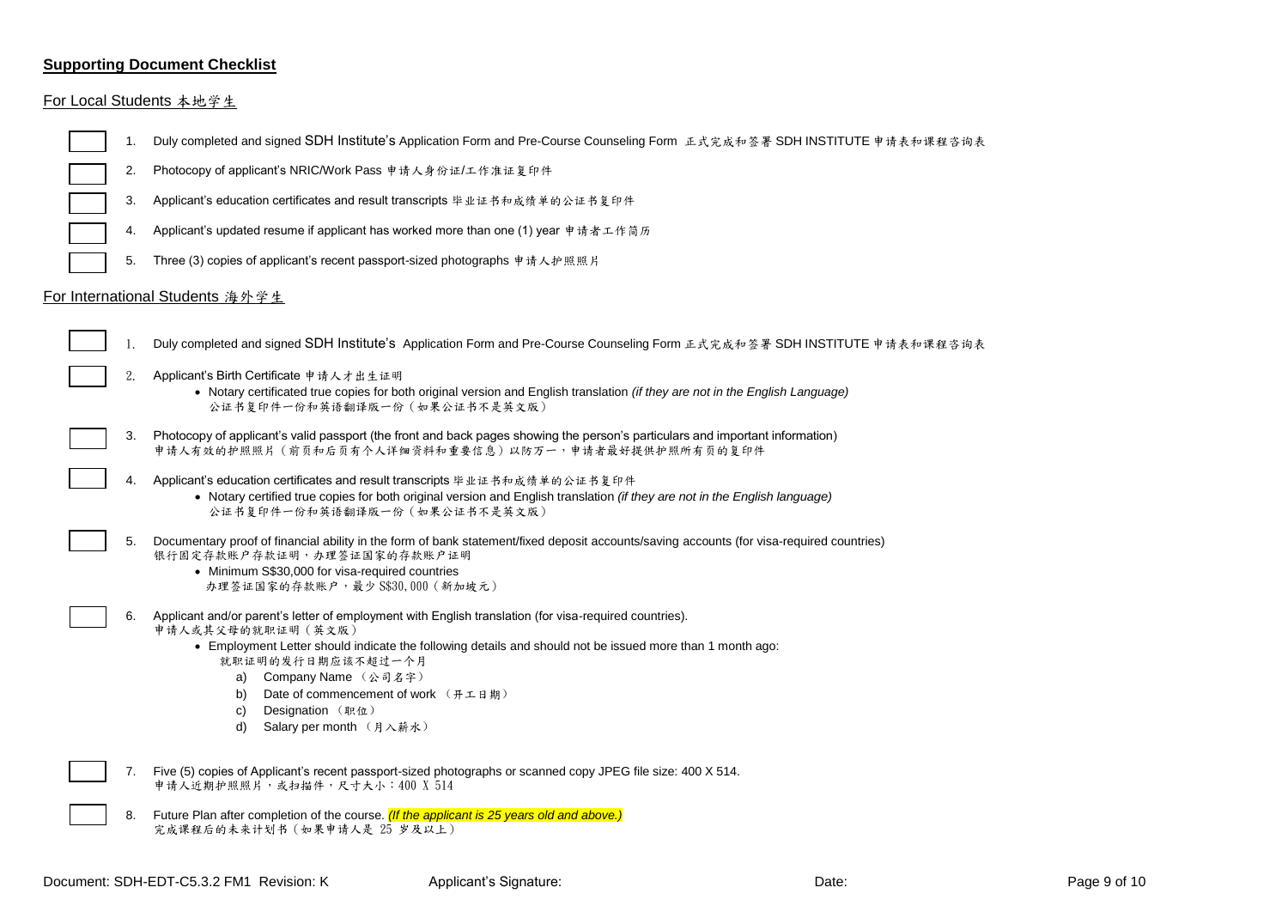## **Bank Details**

**Note:** All bank charges shall be borne by the student. Fees, imposed by the Singapore Immigration and Checkpoints Authority for the issuance of Student's Pass and other relevant charges for services by third parties such as medical examination, airport pickup and hostel accommodation shall be paid directly by the student to the third parties concerned.

# **Methods of Payment**

All fees are shown in Singapore Dollars. Accepted methods of payment include Cash, eBanking, NETs, Cheque, Credit Card, Telegraphic Transfer (T/T).

An official receipt will be issued upon payment.

Cheques shall be made payable to **SDH Institute Pte Ltd**.

Bank details for Telegraphic Transfer are stated below:

| <b>Beneficiary Bank's Details</b>              | <b>Beneficiary Bank's Details</b>       |
|------------------------------------------------|-----------------------------------------|
| United Overseas Bank Limited, Bendemeer Branch | UOB Account NO: 379-301-060-3           |
| Block 25, Bendemeer Road, #01-561/563          | UOB Account Name: SDH Institute Pte Ltd |
| Singapore 330025                               |                                         |
| Swift Address: UOVBSGSG                        |                                         |
| Bank Code: 7375                                |                                         |
| Branch Code: 067                               |                                         |
|                                                |                                         |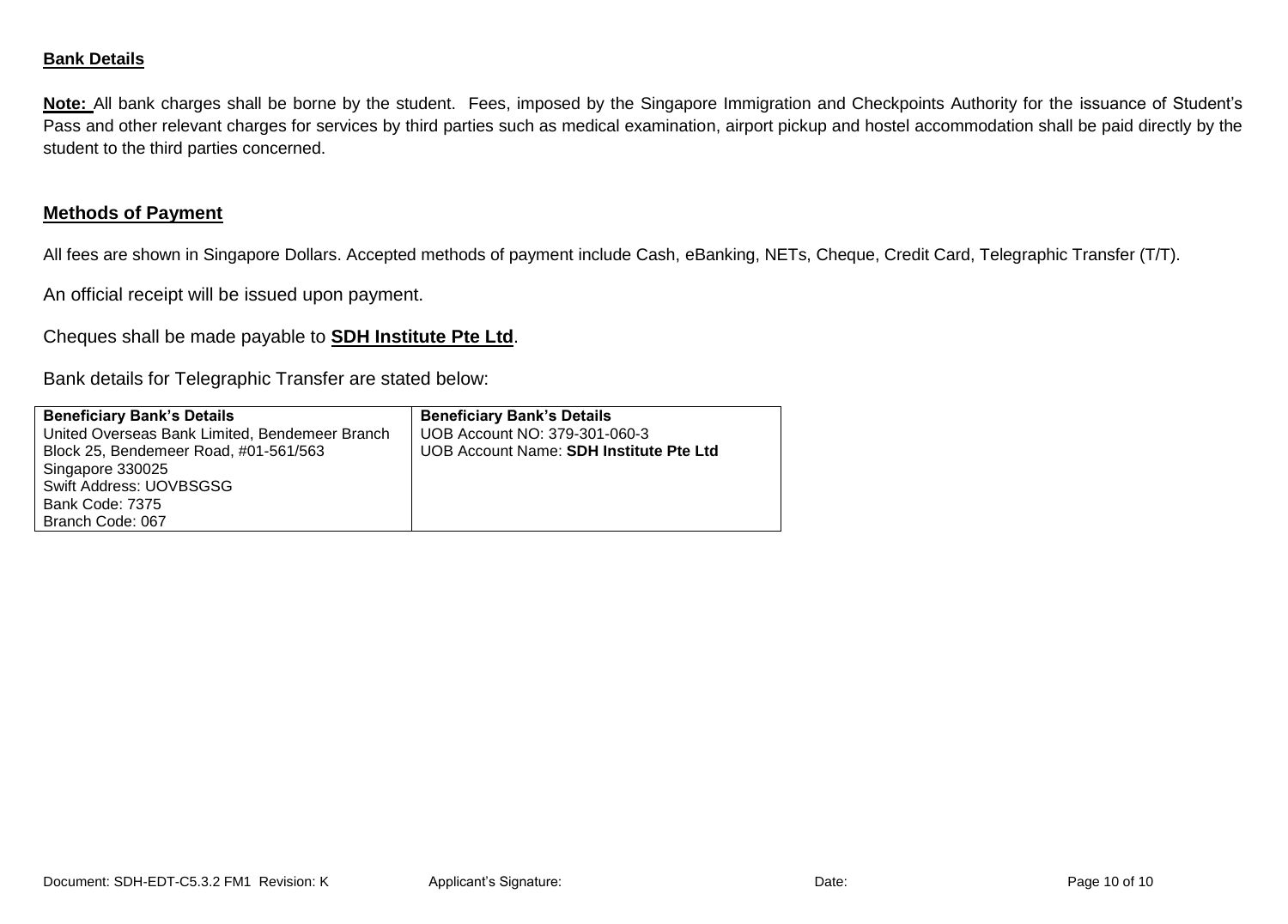

### **Instruction** (指示)

Education Consultant or Approved Agent to brief and assist student/parents in accordance to this checklist at the point of inquiry and submitted together with course application form to SDH INSTITUTE.

课程顾问或仲介必须协助学生/家长完成以下表格以确定学生/家长对课程和学校的了解。这份表格必须 和报名表格一起提交。

-----------------------------------------------------------------------------------------------------------------------------------------------------------------------------------------------------------------------------------------------------------------------------------------------------------------------------------------------------------------------------------------------------------------------------------------------------------------------------------------------

| SECTION A: APPLICANT'S PARTICULARS 学生资料             |                      |                      |  |  |
|-----------------------------------------------------|----------------------|----------------------|--|--|
| Name of Applicant (as in NRIC/Passport) 姓名 (根据护照填写) |                      |                      |  |  |
|                                                     |                      |                      |  |  |
| NRIC/Passport No.<br>新加坡身份证/护照号码                    | Home Tel No.<br>电话号码 | E-mail Address<br>电邮 |  |  |
| Course Applied For<br>报读课程                          |                      |                      |  |  |
| Intake Applied For<br>报读学期                          |                      |                      |  |  |

#### **SECTION B: PROGRAMME / CAMPUS INFORMATION AND STUDENT PASS MATTERS** 课程**/**学校资料和学生证事项

| □ | Student has been briefed on programme information (course structure such as course modules and outlines<br>etc, intakes, duration, admission requirements, English language proficiency requirement, types of<br>certifications awarded at the end of the course, assessment schedules, promotion and award criteria)<br>学生已了解课程详情(包括课程结构,入学日期,课程长短,入学要求,英语水平要求,证书颁发详情,<br>评估标准,升学途径和颁发证书的要求。) |
|---|------------------------------------------------------------------------------------------------------------------------------------------------------------------------------------------------------------------------------------------------------------------------------------------------------------------------------------------------------------------------------------------------|
| □ | Student has been briefed on the School's location, facilities and student support services.<br>学生已了解学校地址, 设施和学生服务。                                                                                                                                                                                                                                                                             |
| ⊓ | International student has been briefed about visa and student's pass application, requirements, procedures and<br>documents required.<br>留学生已了解签证与学生证申请,程序,规定和必备文件。                                                                                                                                                                                                                            |
| □ | International student has been briefed about student accommodation and cost of living in Singapore, medical check-<br>up, general healthcare services in Singapore and airport pick-up and counseling service, etc.<br>留学生已了解新加坡的学生住宿情况,生活费,体检,新加坡医疗服务,接机服务,辅导服务等等。                                                                                                                            |

|   | SECTION C: FEES PAYABLE AND PAYMENT METHODS 收费和付款方法                                                                                                                          |
|---|------------------------------------------------------------------------------------------------------------------------------------------------------------------------------|
|   | Student has been briefed about the course fee and miscellaneous fees and any other relevant fees payable to<br>the School.<br>学生已了解需缴付给学校的学费和其他杂费等费用。                        |
| □ | Student has been briefed on the payment modes and methods acceptable by the School, and that all payments<br>must be made to the School only.<br>学生已了解学费付款的方式。所有费用必须直接缴付给学校。 |
| □ | Student has been briefed that payment can only be made after the Student Contract is signed and dated.<br>学生已了解缴付学费前必须先签署学生合同。                                               |
|   | Student has been briefed about the payment schedule.<br>学生已了解课程收费。                                                                                                           |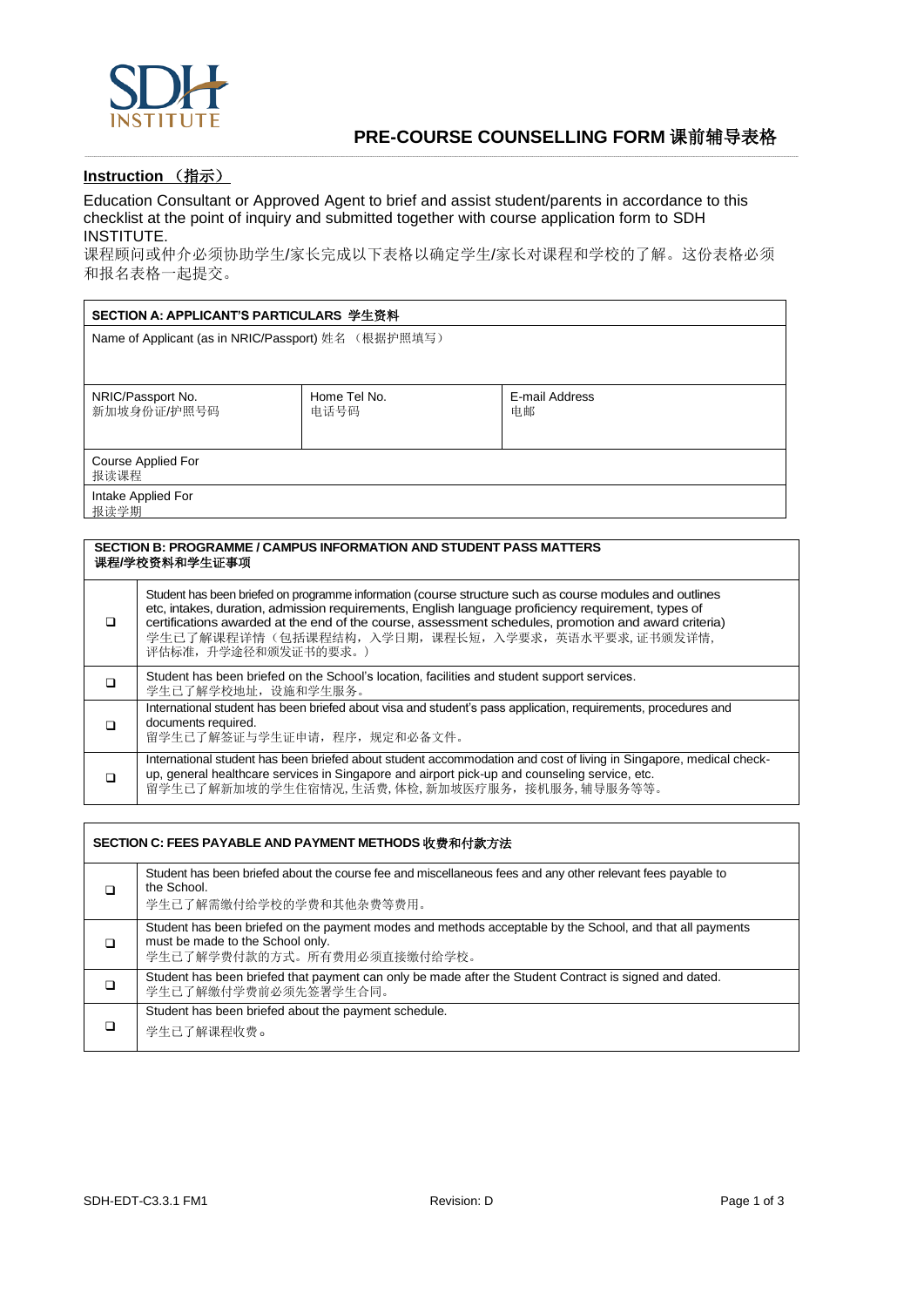

|   | SECTION D: FEE PROTECTION SCHEME AND STUDENT CONTRACT 学费保障计划和学生合同                                                                             |  |  |  |  |
|---|-----------------------------------------------------------------------------------------------------------------------------------------------|--|--|--|--|
| □ | Student has been briefed about the Fee Protection Scheme (FPS) that the School provides for student.<br>学生已了解学校所提供的学费保障计划。                    |  |  |  |  |
| ◻ | Student has an email address in the application form for insurance certificate to be sent electronically.<br>学生已了解学生必须提供优一个电邮地址以便学校把保险证书发给学生。 |  |  |  |  |
| ◘ | The important information stated in the Student Contract has been explained to the student.<br>学生已了解学生合同中的重要事项。                               |  |  |  |  |

| SECTION E: MEDICAL INSURANCE AND DECLARATION 住院医疗保险 |                                                                                                                                                                                                                                                |  |  |  |
|-----------------------------------------------------|------------------------------------------------------------------------------------------------------------------------------------------------------------------------------------------------------------------------------------------------|--|--|--|
| □                                                   | Student has been briefed about the compulsory medical insurance scheme provided by the School.<br>学生已了解所有全日制学生必须加入学校统一的住院医疗保险计划。                                                                                                               |  |  |  |
| □                                                   | Student has been briefed about personal medical insurance and the exemption from the compulsory medical<br>insurance scheme provided by the School. (Not applicable to international students).<br>学生已了解个人保险和什么情况下可以选择不加入学校的住院医疗保险计划(不适用于留学生)。 |  |  |  |

| SECTION F: POLICY AND PROCEDURE OF WITHDRAWAL/REFUND/TRANSFER 退学/退款/转校政策和程序 |                                                                                                              |  |  |  |
|-----------------------------------------------------------------------------|--------------------------------------------------------------------------------------------------------------|--|--|--|
|                                                                             | Student has been briefed on the School's Transfer & withdrawal Policy and Procedures.<br>学生已了解学校的转校与退学政策和程序。 |  |  |  |
|                                                                             | Student has been briefed on the School's Refund Policy and Procedures.<br>学生已了解学校的退款政策和程序。                   |  |  |  |

| <b>SECTION G: STUDENT'S PASS REGULATION (FOR FOREIGN STUDENTS)</b> |                                                                                                                                                                                                                                                                                                                                                                                                                          |  |  |  |  |
|--------------------------------------------------------------------|--------------------------------------------------------------------------------------------------------------------------------------------------------------------------------------------------------------------------------------------------------------------------------------------------------------------------------------------------------------------------------------------------------------------------|--|--|--|--|
| $\Box$                                                             | All foreign students who are holding Student's Pass are NOT ALLOWED to engage in any form of employment or<br>in any business, profession or industrial attachment/internship programme or occupation in Singapore whether paid<br>or unpaid, without a valid work pass issued under the Employment of Foreign Manpower Act (Cap. 91A).<br>持有学生证的国际学生,在未获得劳工部的工作准证之前 (Cap. 91A) 不允许在新加坡工作或实习课程或从事任何的商<br>业活动, 无论是有偿或无偿的。 |  |  |  |  |
| □                                                                  | Student's pass holders who fail to comply with the regulations may lead to termination of student status and<br>subsequently cancellation of Student's Pass.<br>未遵守学生证规定的学生, 会导致学籍的终止, 并取消学生证。                                                                                                                                                                                                                           |  |  |  |  |

| <b>SECTION H: OTHERS</b> |  |
|--------------------------|--|
|--------------------------|--|

|   | Student has undergone course counselling to match the aspirations of the prospective students with course learning<br>outcomes.<br>课程辅导者根据准学生对学习成果的愿望给予辅导。                                                                                                                                                                                              |  |  |
|---|---------------------------------------------------------------------------------------------------------------------------------------------------------------------------------------------------------------------------------------------------------------------------------------------------------------------------------------------------------|--|--|
| □ | Student has been briefed about opportunities for further education after graduation or job prospect after graduation.<br>学生已了解课程结束后的深造机会或就业前景。                                                                                                                                                                                                          |  |  |
| □ | Student has been briefed about the Training Work Permit laws of Singapore for accommodation arrangements.<br>学生已经了解了新加坡培训工作许可证 (TWP)住宿安排的新加坡法律和规定。                                                                                                                                                                                                      |  |  |
| ⊓ | Student has been briefed about relevant Singapore laws especially those relating to ICA and Ministry of Manpower<br>(MOM). This include, but not limited to immigration requirements, laws on driving, drugs and alcohol abuse,<br>employment, smoking, traffic and littering.<br>学生已了解新加坡的相关法令,特别是入境及劳工部规定。除此之外,学生也了解公路驾驶、毒品、在籍学生工作、<br>吸烟、交通及乱丢垃圾等法令。 |  |  |
|   | Student has been briefed to refer to CPE official website www.cpe.gov.sg for more details.<br>学生已被通知私立教育理事会 (CPE) 的官方网站 www. cpe. gov. sg 以了解更多详情。                                                                                                                                                                                                      |  |  |

#### **SECTION H: DECLARATION** 声明

**Approved Agent/Education Consultant**: I hereby confirm that the above have been explained to the student. 课程顾问或仲介:我在此声明我已向学生说明以上所有事项。